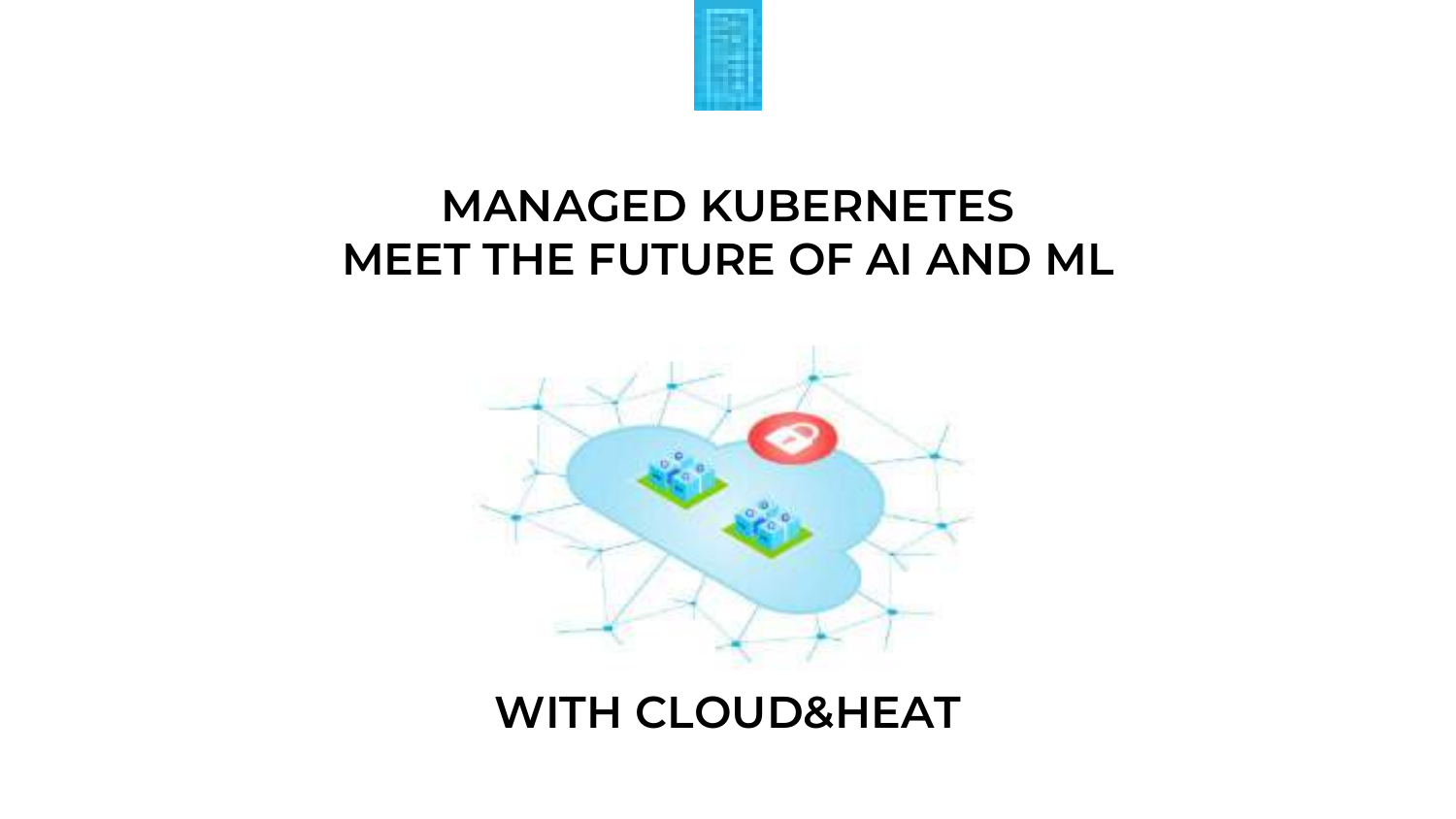

# **OVERVIEW**



- 1. Overview
- 2. Cloud&Heat
- 3. Managed Kubernetes
- 4. Managed Kubernetes and secustack
- 5. Use Case: AI4BD
- 6. Wrapping up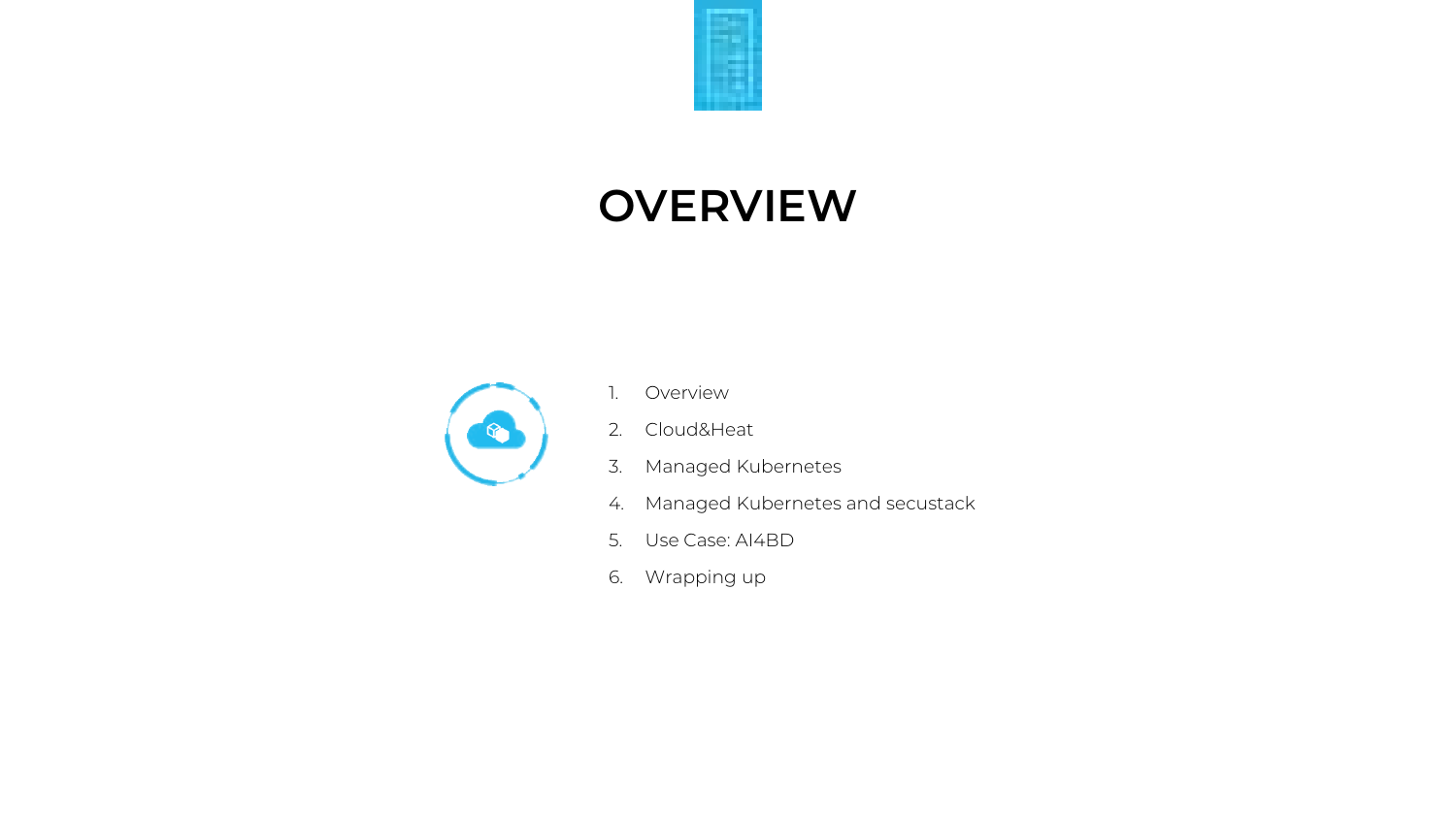

# **BENEFITS OF CLOUD&HEAT**



**Data Security**

Specifically important, if you have high requirements on data security and privacy



### **Located in Germany**

Our ISO 27001 certified operation services are provided from Germany



### **Green Solutions**

Sustainable operation of the digital infrastructure



### **Full Stack Provision**

Full control from physical node (including e.g. GPUs), via Iaas up to k8s



### **High Flexibility**

- Individual user requirements are addressed by us
- 2. An infrastructure tailored for your application is provided



### **Remote as well as On-Prem**

Stack is provided as fullymanaged solution in our Public or Private Cloud as well as an On-Prem solution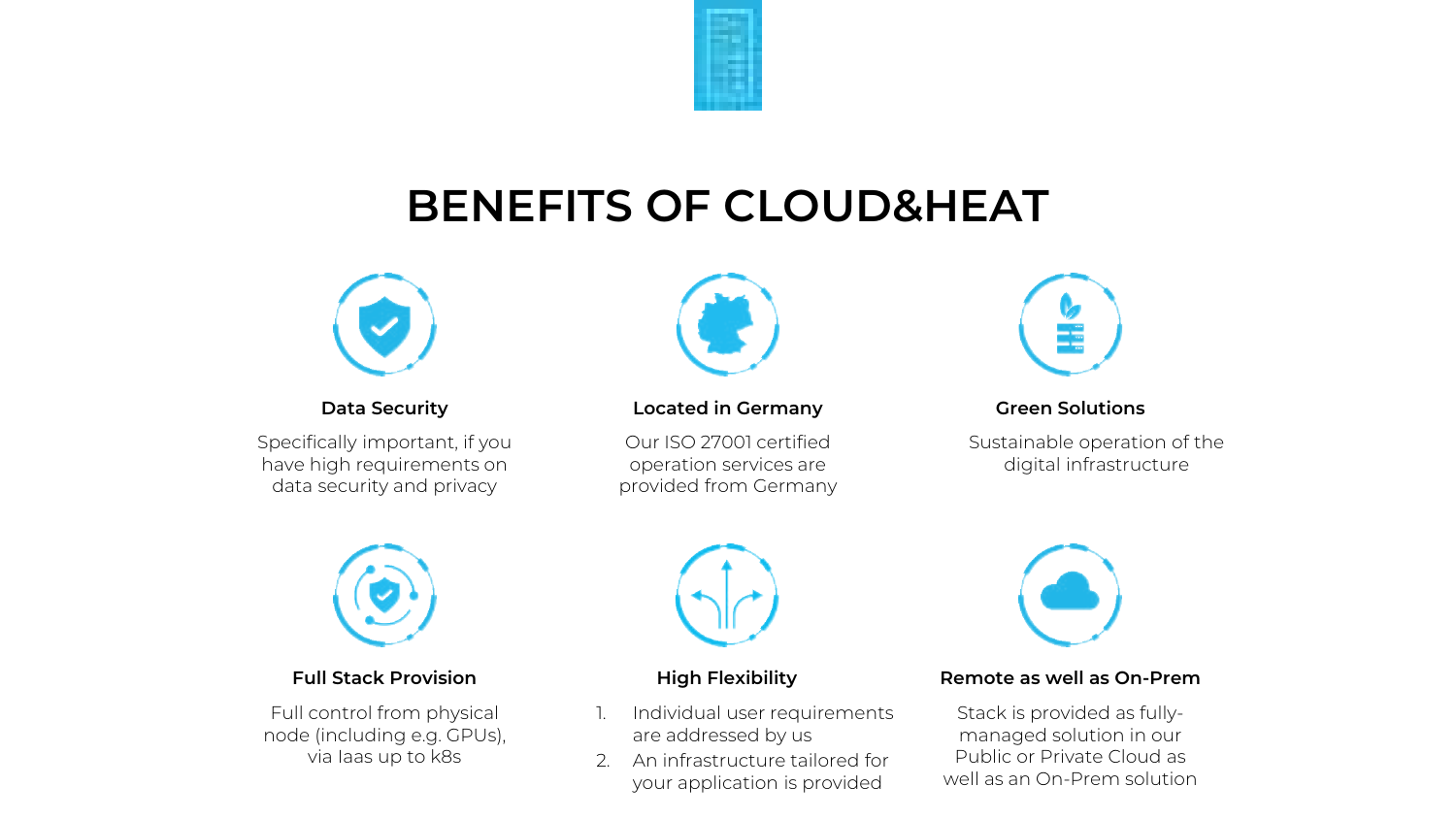# **JOIN THE CLOUD&HEAT FAMILY**



**Business**

We value long-term partnerships and want to support your business development

**Benefit**

Benefit from a diverse and attractive C&H customer network from all over the world



### **Experience**

Be part of our ecosystem and work alongside with us during the planning, construction and operations of your IT infrastructure



### **Sustainable**

C&H combines sustainability with digitalization to reduce the global  $CO<sub>2</sub>$  footprint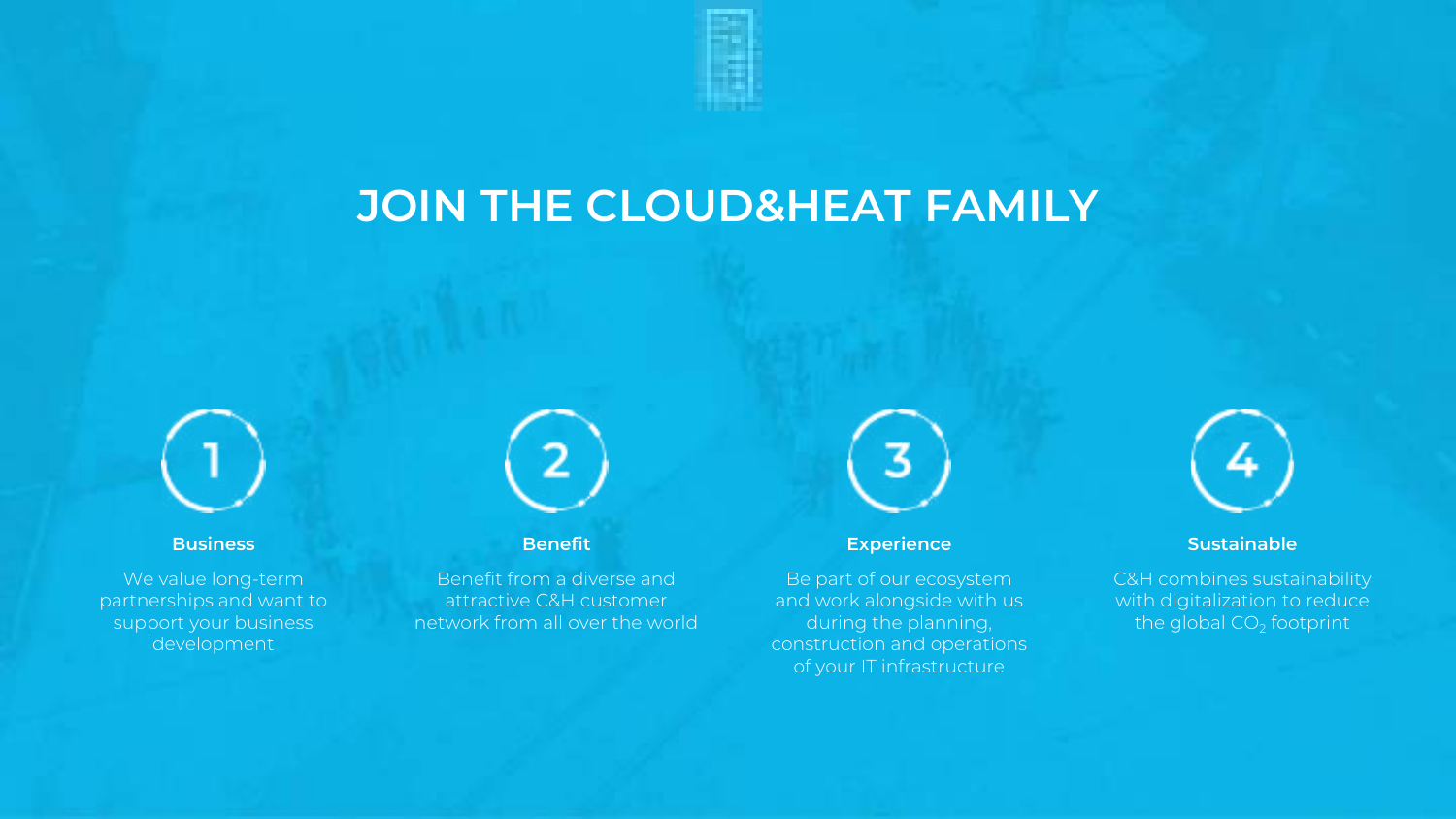

WE USE 100% RENEWABLE ENERGY

# **WE LIVE GREEN IT**



**Reduction of Power Consumption**

by eliminating onboard fans

**TOON**<br>RFFERENCE Energy



### **Increase of Energy Efficiency**

by water cooling technology

Water Cooling



### **Reduction of Emissions**

by waste heat recovery

**Plant**<br>Medicines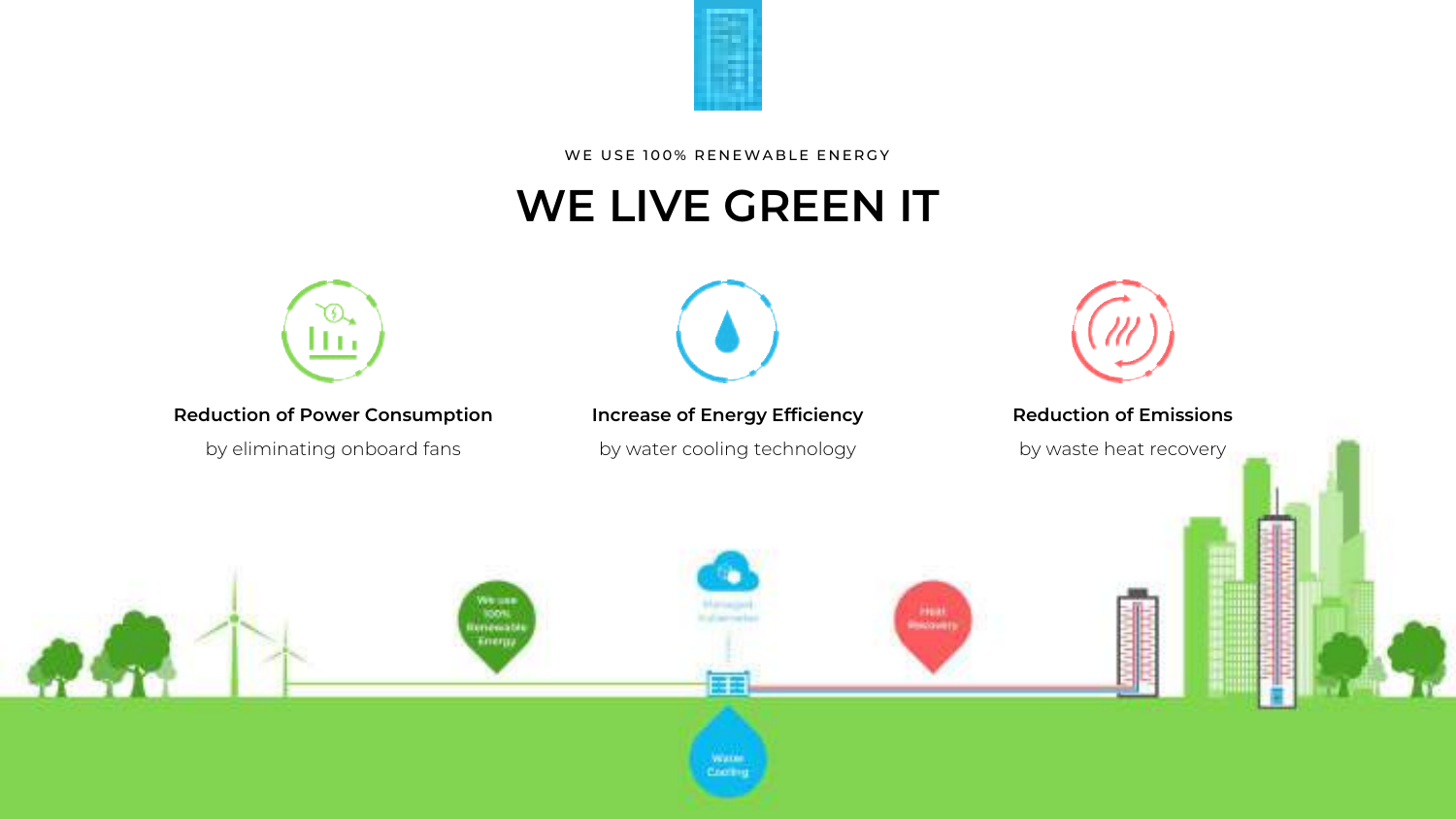

# **OUR OFFER TAILORED INFRASTRUCTURE**

**Bare Metal**

### **Infrastructure as a Service Powered by**

### **Managed Kubernetes**





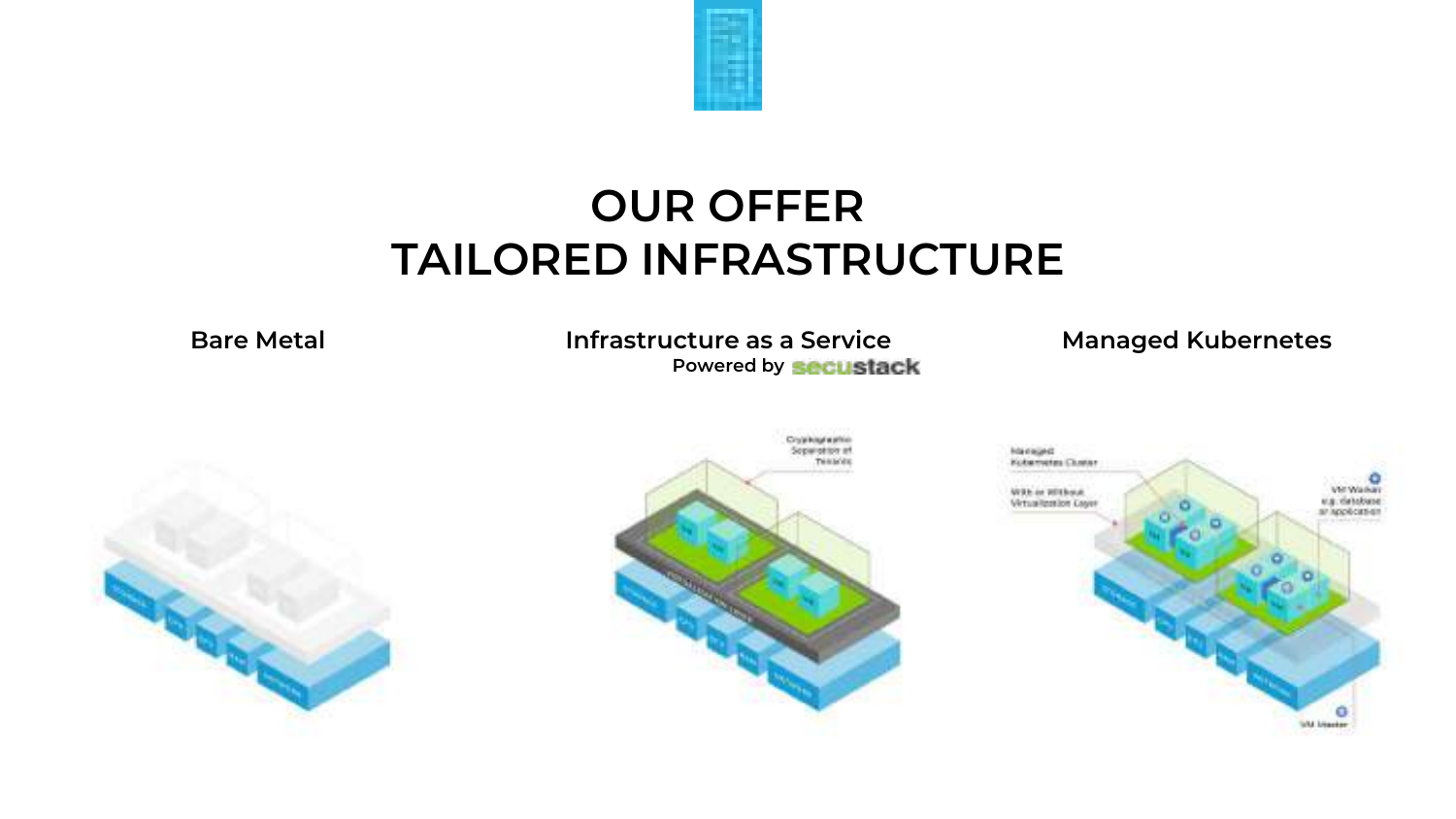

# **THE LAYER ON TOP: MANAGED KUBERNETES**

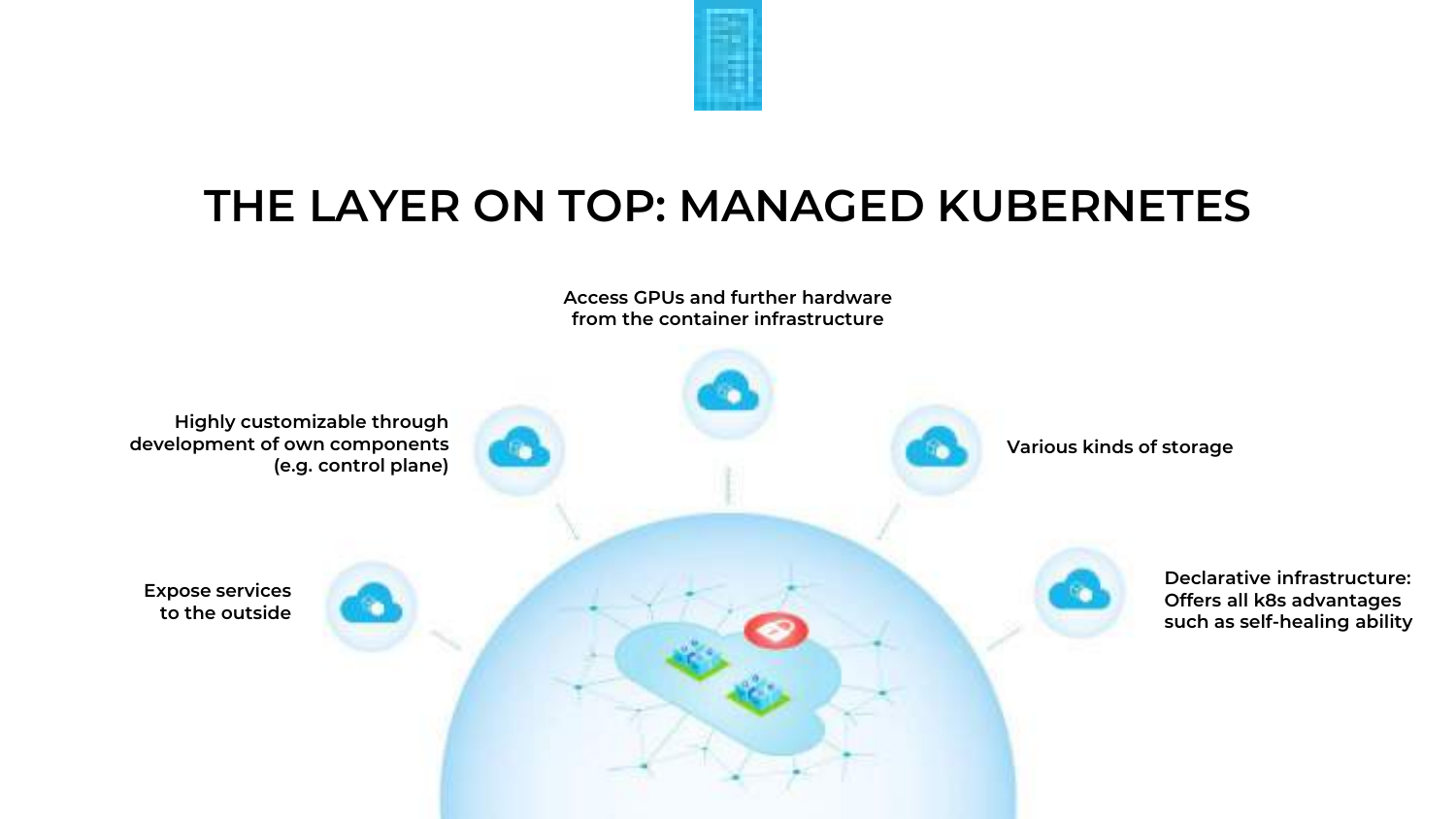

# **KUBERNETES OVERVIEW**

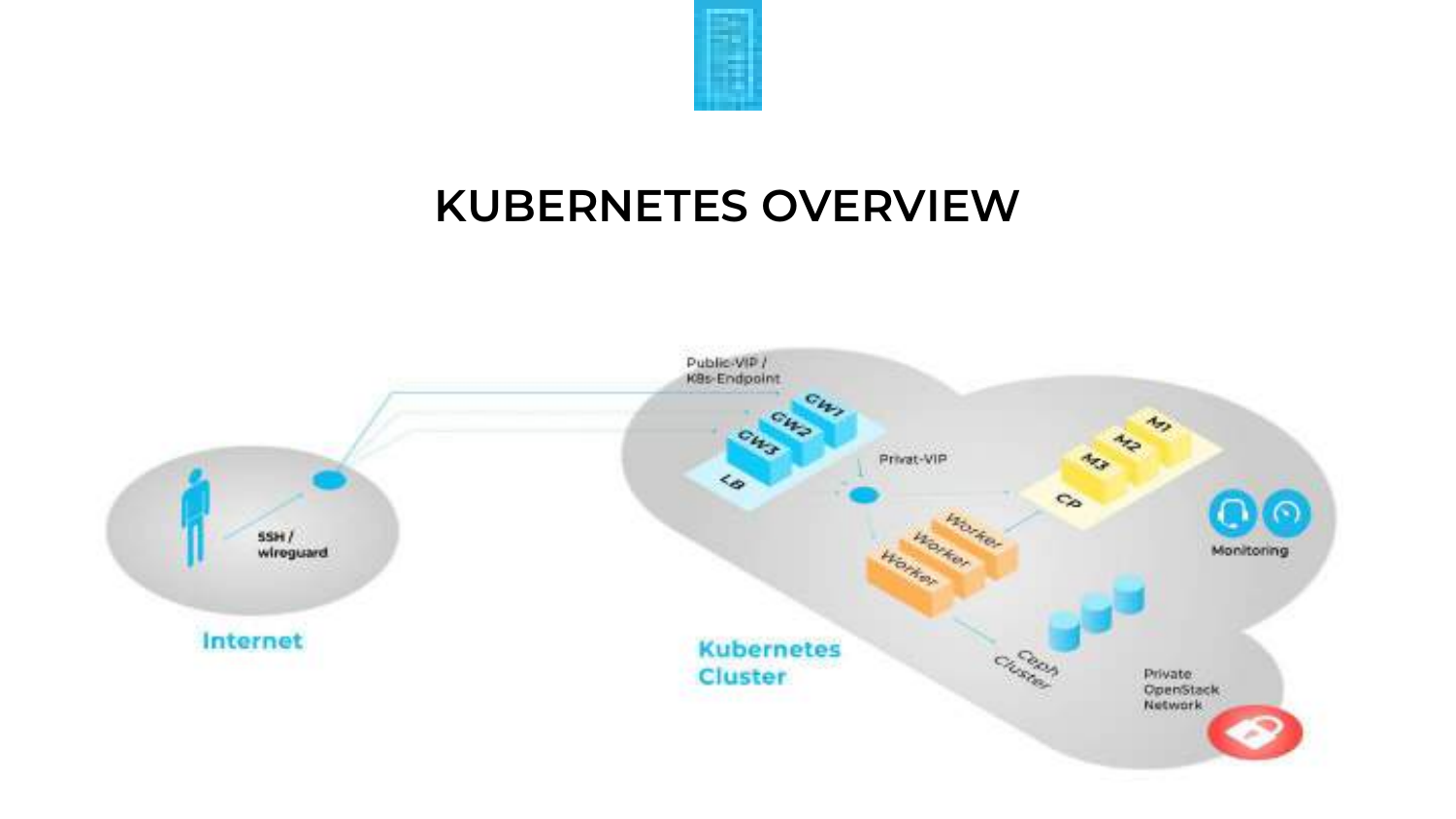

# **WHY TO CHOOSE MANAGED KUBERNETES BY CLOUD&HEAT?**

**2**

Security-hardened Infrastructure provided by SecuStack

**1**

Future-oriented hence energy efficiency and sustainability without reducing the compute performance

**5**

Entire software stack is based on Open-Source software, thus there is no vendor lock-in and our technology stack can be audited

**6**

**3**

High availability due to redundant infrastructure and services

**4**

24/7 monitoring and operations

Include customer´s requirements e.g. flexible selection of update time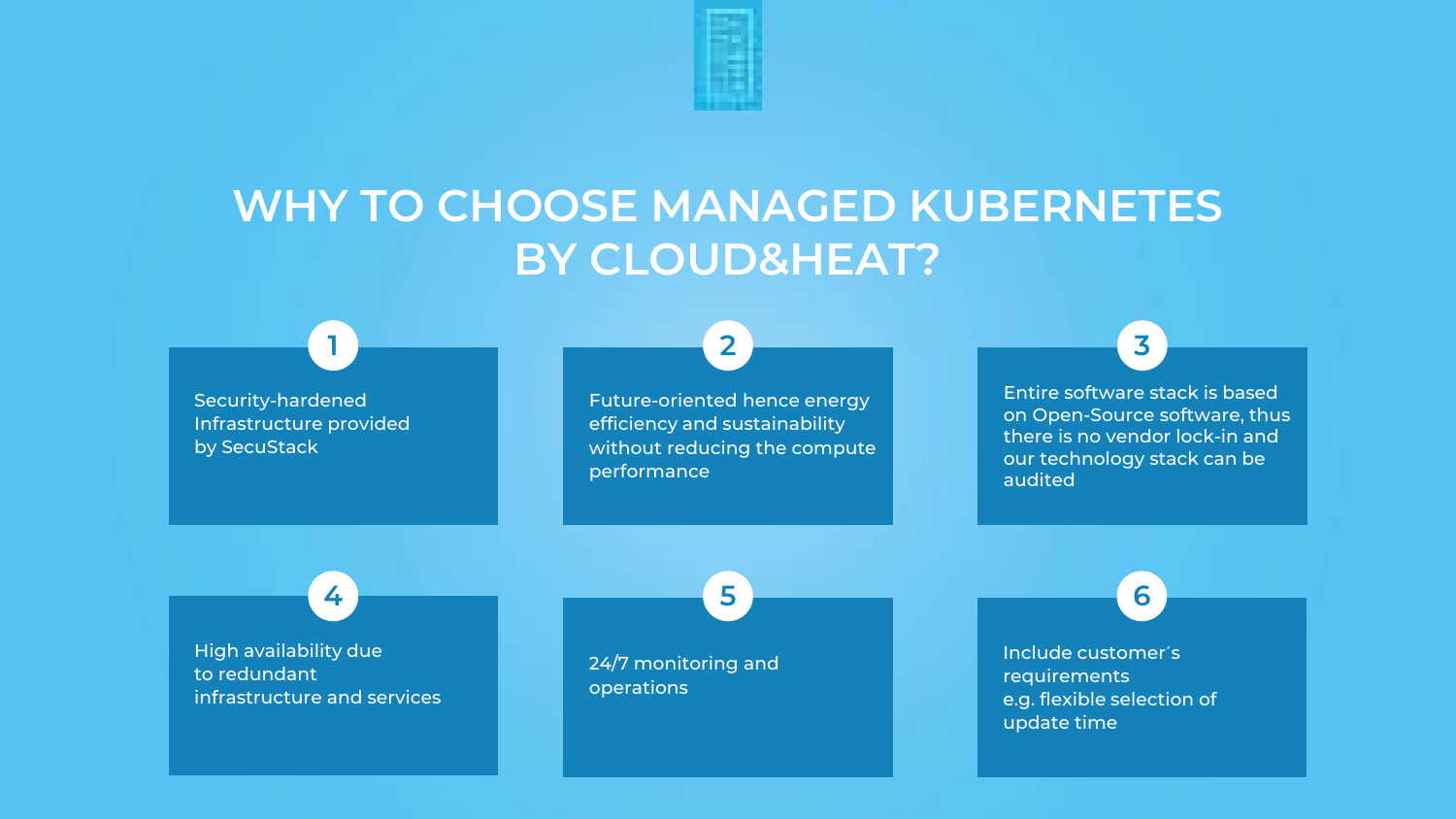

# **A SECURITY-HARDENED FOUNDATION FOR MANAGED KUBERNETES (MK8S)**

Open-source based, therefore auditable source code (trustworthy code base)

Cryptographic validation of the OS images for k8s VMs

Encryption of user storage (OS images, volumes)

Intra-cloud network traffic encryption

6

Optional: VPN as a Service (VPNaaS) for secured access to k8s cluster (based on BSI-certified technology)

Optional: Key management service protected by hardware extensions like HSM (Hardware Security Module) or SGX (Intel Software Guard Extensions)



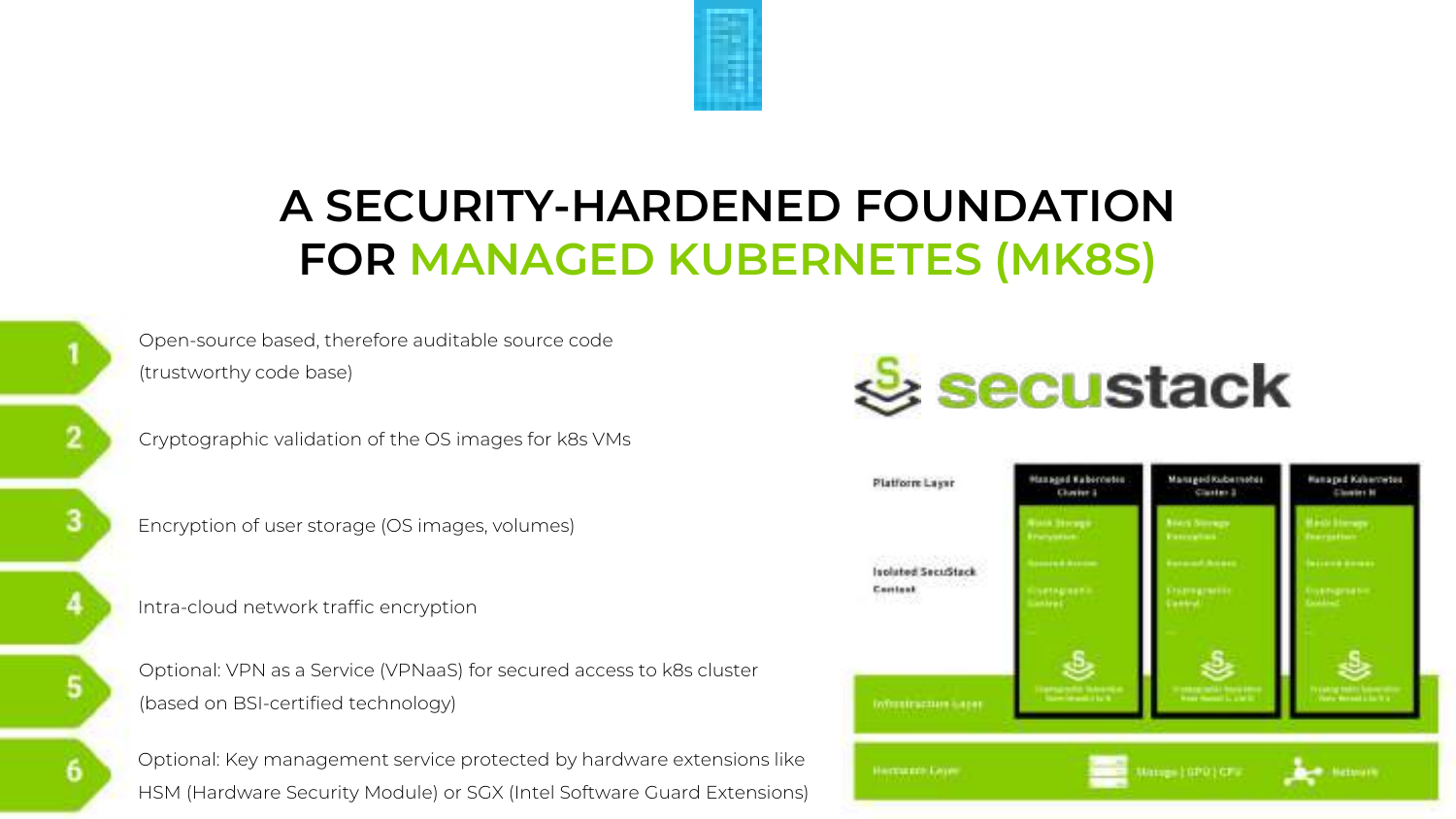

MACHINE LEARNING & CLOUD&HEAT CUSTOMIZED MANAGED KUBERNETES

## **REFERENCE USE CASE AI4BD**

AI4BD searched for a suitable cloud provider for their clients to process and secure their sensitive data.

Security hardened foundation + tailored infrastructure = individual foundation for **Cognitive Business Robotics (CBR)**

CBR services:



- ▶ CBR coworkers are cognitive digital employees who work with people and cyber assets.
- ▶ CBR coworkers are immediately operational, learn continuously and secure knowledge in companies sustainably.

### ▶ **[Link to website: Use Case AI4BD](https://www.cloudandheat.com/scalable-and-secure-hosting-of-cognitive-enterprise-systems-using-managed-kubernetes/)**